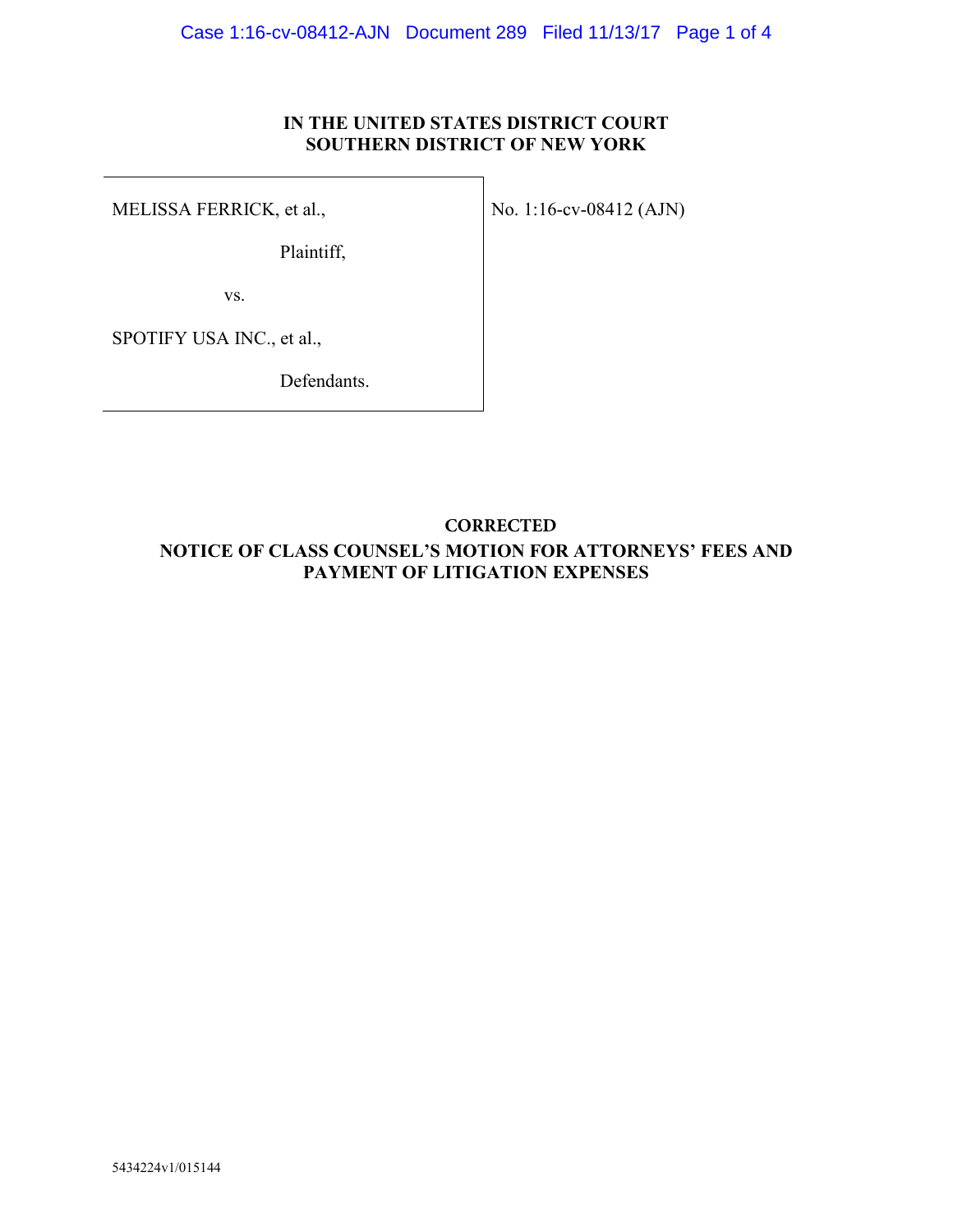## Case 1:16-cv-08412-AJN Document 289 Filed 11/13/17 Page 2 of 4

Please take notice that Plaintiffs Melissa Ferrick, individually and doing business as Nine Two One Music and Right on Records/Publishing; Jaco Pastorius, Inc.; and Gerencia 360 Publishing, Inc., in Civil Action No. 1:16-cv-08412 (AJN) ("Class Plaintiffs") for themselves and on behalf of class counsel, move this Court before the Honorable Alison J. Nathan, United States District Judge, at the United States District Court for the Southern District of New York, 40 Foley Square, New York, NY 10007, for an order in support of attorney's fees, reimbursement of costs and expenses, and service awards for the Class Plaintiffs.

In support of the motion, Class Plaintiffs will rely upon the accompanying memorandum of law, the declarations attached thereto, and other written or oral argument as may be requested or permitted by the Court.

Dated: November 10, 2017 Respectfully submitted,

By: */s/ Steven G. Sklaver* Steven G. Sklaver

Steven G. Sklaver (pro hac vice) Kalpana Srinivasan (pro hac vice) Krysta Kauble Pachman (pro hac vice) SUSMAN GODFREY L.L.P. 1901 Avenue of the Stars Los Angeles, California 90067-6029 Telephone: 310-789-3100 Facsimile: 310-789-3150 ssklaver@susmangodfrey.com  $ksrinivasan@susmangodfrey.com$ kpachman@susmangodfrey.com

Stephen E. Morrissey (pro hac vice) SUSMAN GODFREY LLP 1201 Third Avenue, Suite 3800 Seattle, WA 98101 Telephone: (206) 516-3880 Facsimile: (206) 516-3883 smorrissey@susmangodfrey.com

Jacob Buchdahl (JB1902) Geng Chen (GC2733)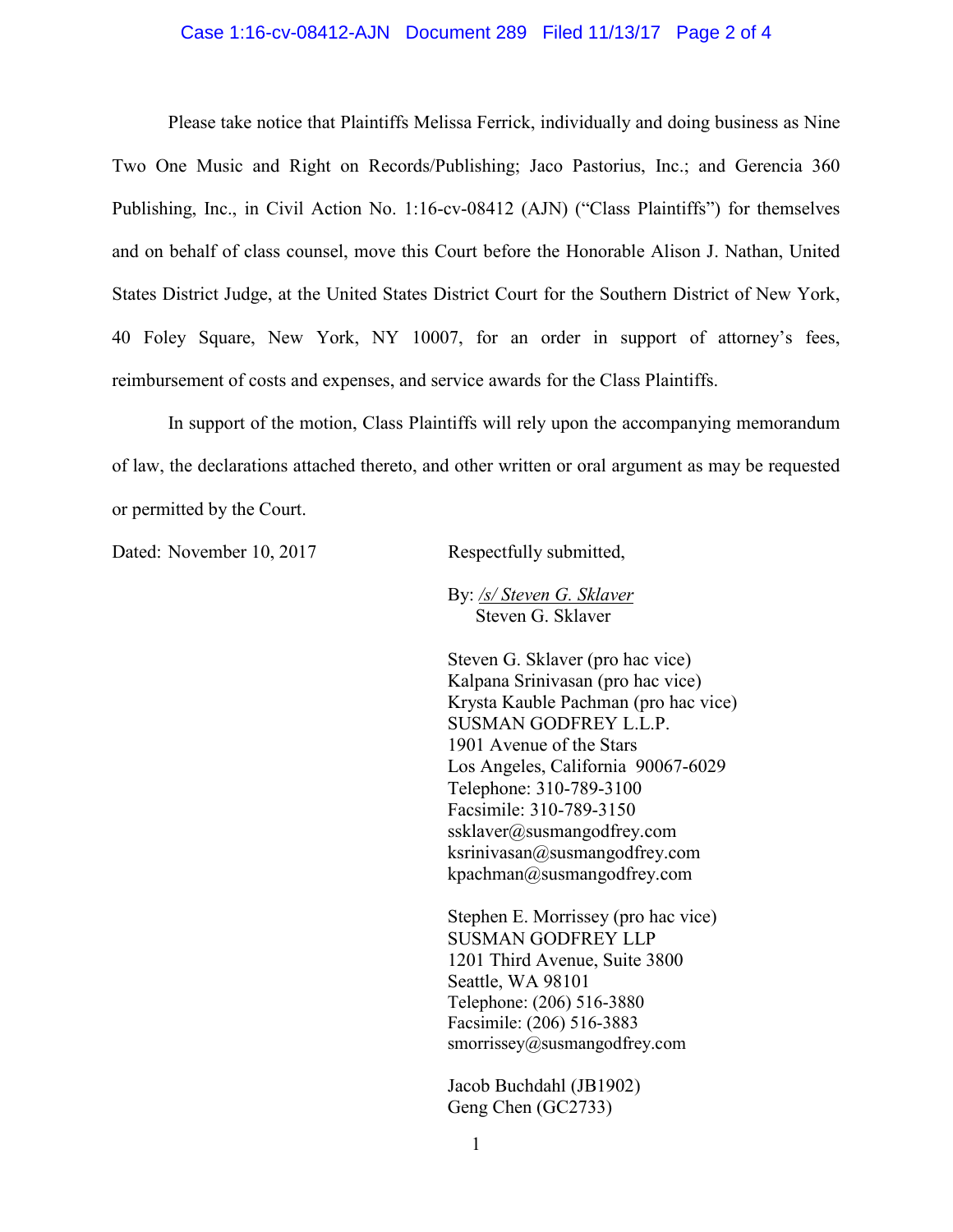SUSMAN GODFREY L.L.P. 1301 Avenue of the Americas, 32<sup>nd</sup> Fl. New York, New York 10019 Telephone: 212-336-8330 Facsimile: 212-336-8340 jbuchdahl@susmangodfrey.com  $g$ chen@susmangodfrey.com

Henry Gradstein (pro hac vice) Maryann R. Marzano (pro hac vice) GRADSTEIN & MARZANO, P.C. 6310 San Vicente Boulevard, Ste 510 Los Angeles, California 90048 Telephone: 323-776-3100 hgradstein@gradstein.com mmarzano@gradstein.com

*Interim Co-Lead Class Counsel*